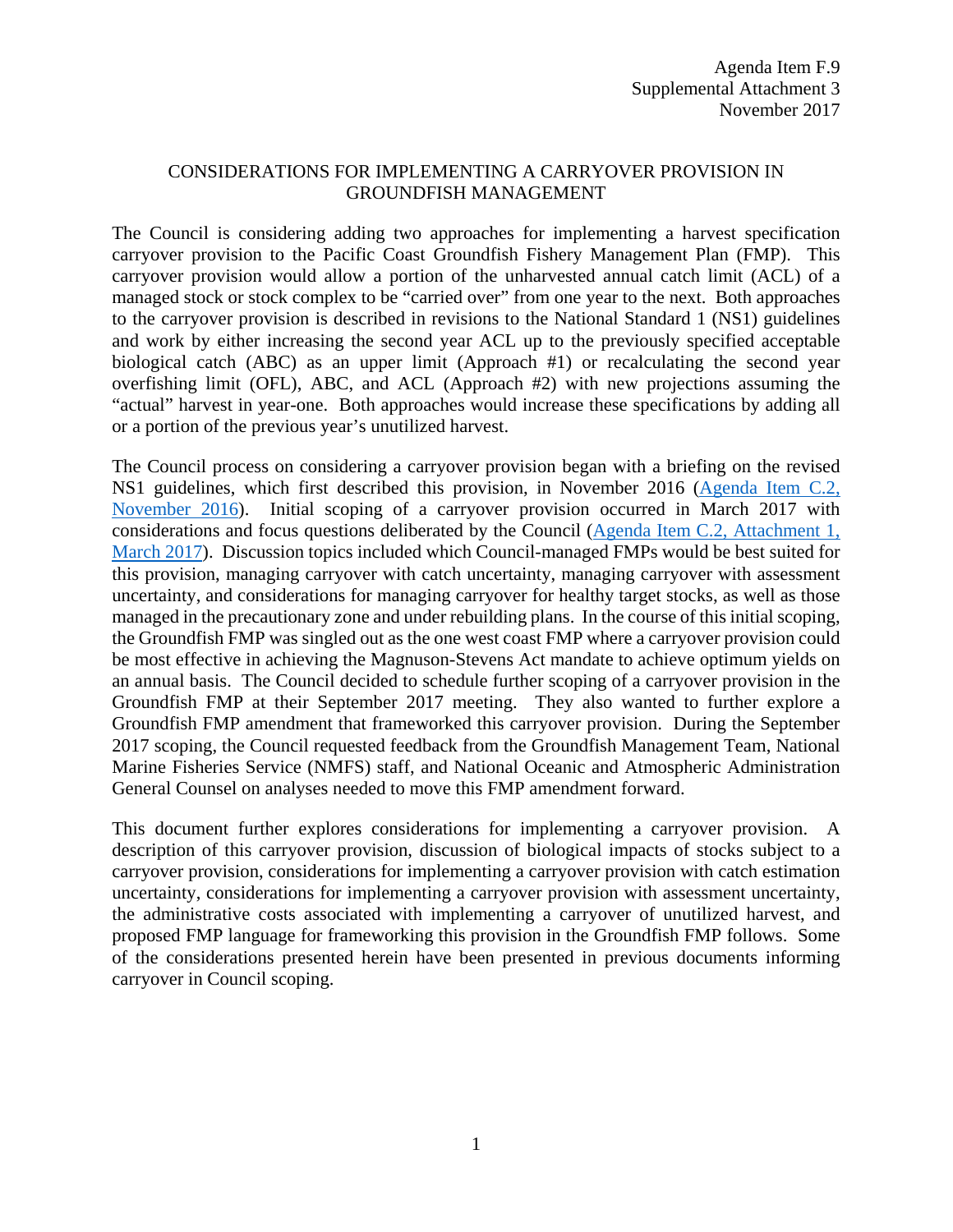## **Description of the Carryover Provision**

Two approaches for a carryover provision that consider changing one or more of the annual harvest specifications are described in the revised NS1 guidelines.

## *Approach 1: Utilizing the Annual Catch Limit Buffer.*

When the ACL is less than acceptable biological catch (ABC), the unharvested ACL from year 1 can be issued as carryover to increase the ACL in year 2, as long as the year-2 ACL does not exceed the ABC [\(Figure 1\)](#page-1-0). The Council would need to develop an efficient mid-biennium mechanism to set a higher year-2 ACL.



### <span id="page-1-0"></span>**Figure 1. Approach 1 (ACL is set below the ABC) in carryover provisions considered in the revised National Standard 1 guidelines.**

### *Approach 2: Increasing the ABC in Year 2 by the Unharvested Yield from the Previous Year.*

The new NS1 guidelines also describe that an ABC control rule may include a provision for the carryover of the unused portion of an ACL from one year to increase the ABC for the next year, based on the increased stock abundance resulting from the fishery harvesting less than the ACL. This approach might be appropriate in situations when the ACL is set equal to the ABC, or when the buffer between the ACL and ABC is relatively small. The Scientific and Statistical Committee (SSC) or Science Center would be required to calculate a new year-2 ABC based on the increased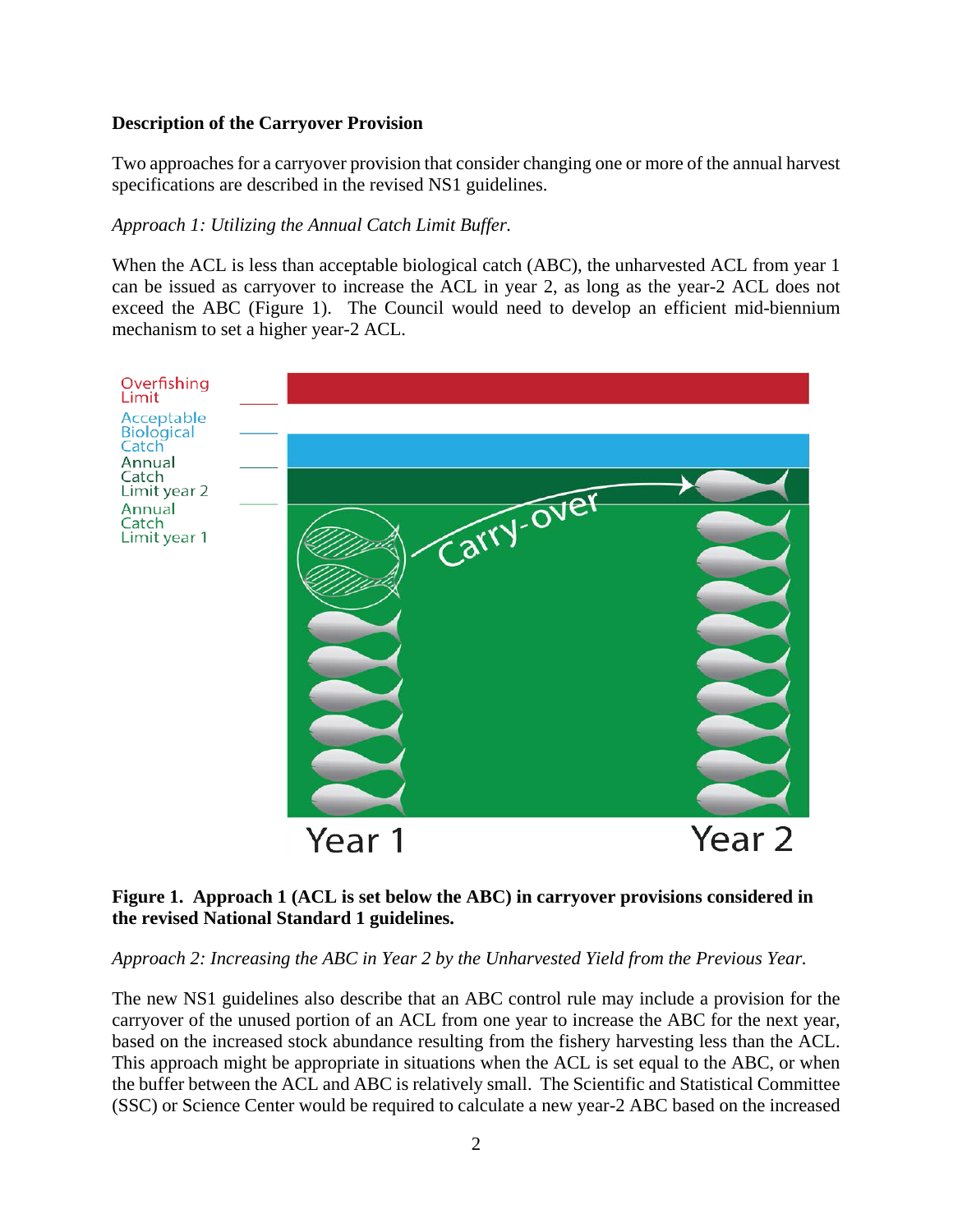stock abundance resulting from the underharvest in year 1. Similar to the first approach, the Council would need to develop an efficient mid-biennium mechanism to set a higher year-2 ABC/ACL (Figure 2). In general, the NS1 guidelines require that any amendment to establish a carryover ABC control rule articulate when the carryover provision of the control rule can and cannot be used and how the provision prevents overfishing based on a comprehensive analysis (**[Figure 2](#page-2-0)**).



<span id="page-2-0"></span>**Figure 2. Approach 2 (ACL is set equal to ABC) in carryover provisions considered in the revised National Standard 1 guidelines.**

#### **Biological Impacts**

Either approach has no greater biological impact relative to any projection of harvest specifications which assumes the entire ACL will be caught each year. However, this is predicated on the harvest control rule remaining the same as originally specified without consideration for a more aggressive one. In cases where the ACL is set equal to the ABC (i.e., the typical default harvest control rule for healthy stocks), Approach #1 does not provide the socioeconomic benefits associated with implementing carryover of unutilized harvest [\(Table 1\)](#page-4-0). The cases presented in [Table 1](#page-4-0) are: 1) a healthy stock where  $ACL = ABC$ , 2) a precautionary zone stock where  $ACL < ABC$  and the ABC is projected to be trending up, 3) a precautionary zone stock where  $ACL < ABC$  and the ABC is projected to be trending down, and 4) a rebuilding stock where the ACL is set much lower than the ABC to achieve rebuilding goals. In each of these cases, the theoretical harvest in year-1 is less than the ACL and the year-2 carryover is implemented using Approach #1 with the following rule: the year-2 ACL is increased by the unutilized harvest amount in year-1 up to the year-2 ABC. The comparison of the highest two-year cumulative harvest (assuming full attainment of the year-2 ACL) with and without implementation of an Approach #1 carryover indicates that the carryover does not exceed the potential two-year cumulative ACLs under any case. However, there is no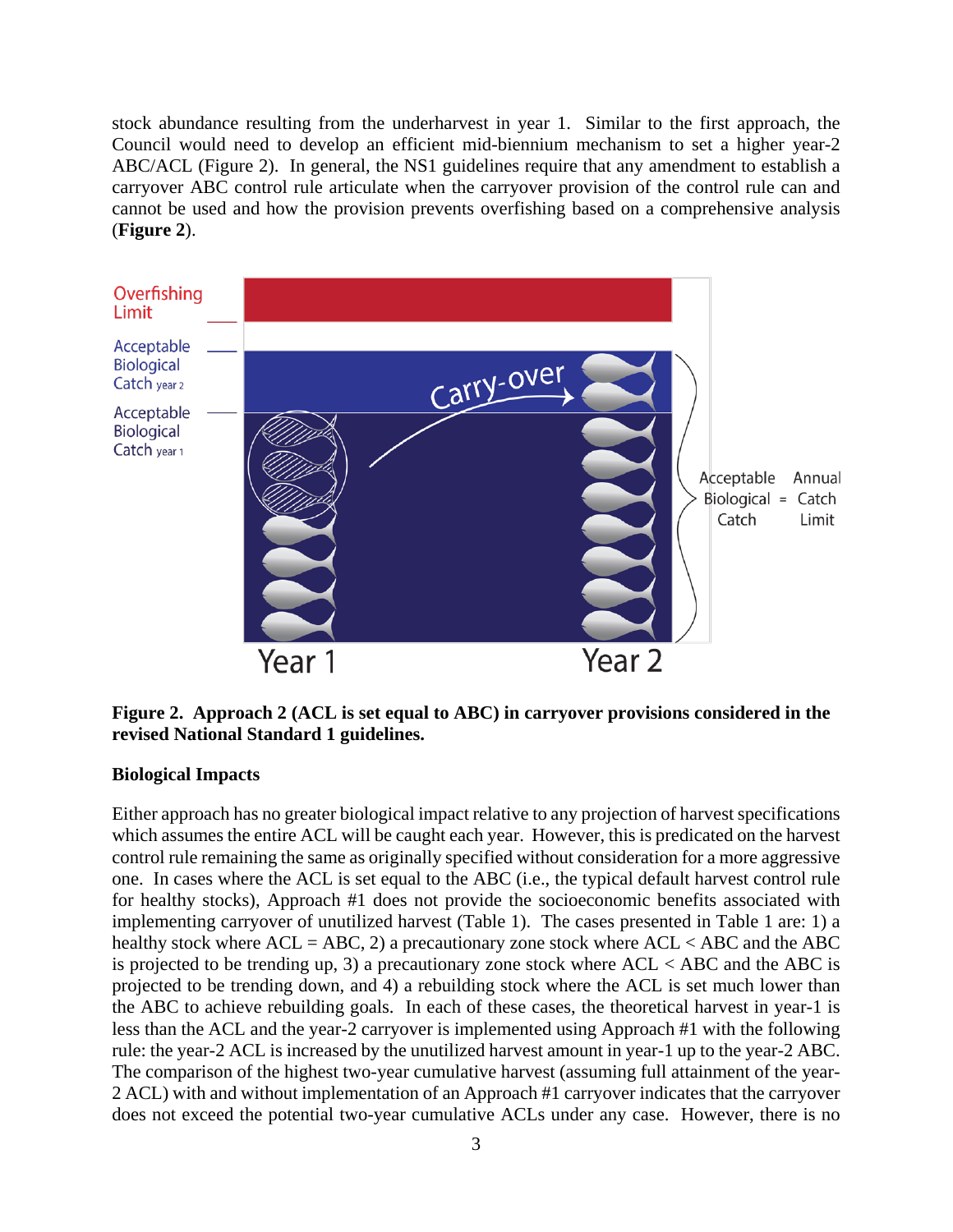socioeconomic benefit (i.e., the potential highest two-year harvest is the same with or without carryover) for a healthy stock where the  $ACL = ABC$ . Approach #2, where the OFLs and ABCs are recalculated with projections that assume the actual harvest in year-1 as opposed to assuming full ACL attainment, is needed to gain a socioeconomic benefit for a healthy stock under case #1. There is still no increased biological impact under Approach #2 since the projected spawning biomass and depletion of the stock does not change relative to the original projections assuming full ACL attainment. Approach #2 could be used for precautionary zone and rebuilding stocks as well, although, to be risk-neutral, the same harvest control rule will need to be applied in recalculated projections. In the case of a rebuilding stock, this recalculated projection would need to be done using the most recent rebuilding analysis. In any case, when there is a desire to be more precautionary, a portion rather than the full amount of unutilized harvest in year-1 can carried over to year-2.

Approach #2 for carrying over unutilized harvest is the only one that can be used to implement the carryover of unutilized individual fishing quota for healthy stocks where  $ACL = ABC$  in the west coast trawl catch share program. The current catch share program allows the carryover of up to 10 percent of unutilized quota for any limited entry trawl permit holder participating in the Shorebased IFQ sector. However, legal precedent and NMFS policy will not currently allow implementation of IFQ carryover in cases where  $ACL = ABC$ , even when the risk of overfishing is low. Approach #2 should help enable the IFQ carryover to be implemented as intended.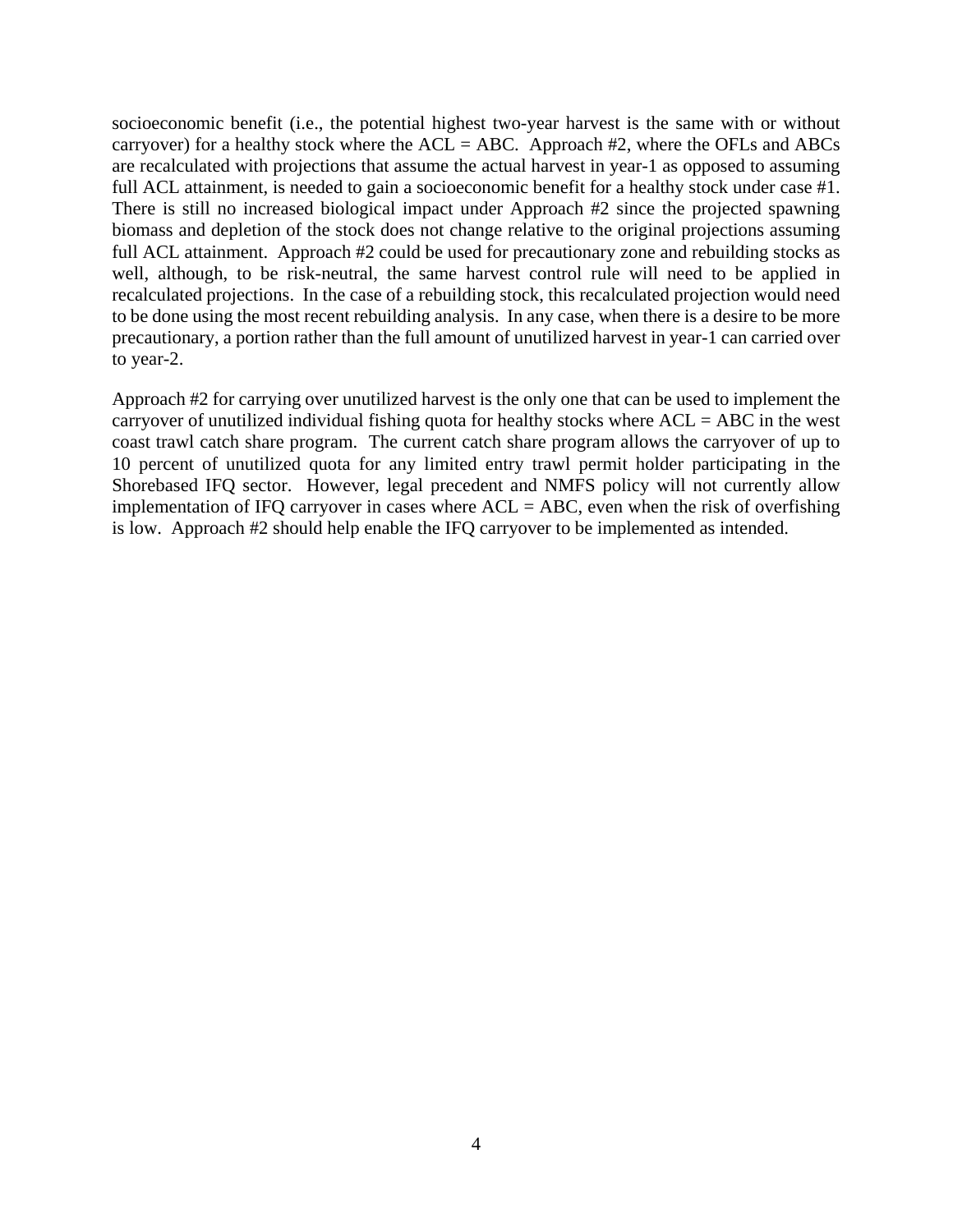| <b>ABC</b><br>in yr.<br>1                                         | <b>ACL</b><br>in yr.<br>1 | Catch<br>in yr.<br>1 | <b>ABC</b><br>in yr.<br>$\mathbf{2}$ | <b>ACL</b><br>in yr.<br>$\overline{2}$ | $2-yr.$<br>catch if<br><b>ACLs</b><br>fully<br>attained | <b>Highest</b><br>$2-yr.$<br>catch<br>without<br>carryover | <b>Highest</b><br>$2-yr.$<br>catch<br>with<br>carryover | <b>Result</b>                                                    |
|-------------------------------------------------------------------|---------------------------|----------------------|--------------------------------------|----------------------------------------|---------------------------------------------------------|------------------------------------------------------------|---------------------------------------------------------|------------------------------------------------------------------|
| Case 1: Healthy stock, $ACL = ABC$                                |                           |                      |                                      |                                        |                                                         |                                                            |                                                         |                                                                  |
| 100                                                               | 100                       | 70                   | 110                                  | 110                                    | 210                                                     | 180                                                        | 180                                                     | No increased biological<br>impact, no net economic<br>benefit    |
| Case 2: Precautionary zone stock, ACL < ABC, ABC is trending up   |                           |                      |                                      |                                        |                                                         |                                                            |                                                         |                                                                  |
| 100                                                               | 90                        | 70                   | 110                                  | 100                                    | 190                                                     | 170                                                        | 180                                                     | No increased biological<br>impact, increased<br>economic benefit |
| Case 3: Precautionary zone stock, ACL < ABC, ABC is trending down |                           |                      |                                      |                                        |                                                         |                                                            |                                                         |                                                                  |
| 110                                                               | 100                       | 70                   | 100                                  | 90                                     | 190                                                     | 160                                                        | 170                                                     | No increased biological<br>impact, increased<br>economic benefit |
| Case 4: Rebuilding stock, ACL<< ABC                               |                           |                      |                                      |                                        |                                                         |                                                            |                                                         |                                                                  |
| 100                                                               | 5                         | $\overline{2}$       | 110                                  | 6                                      | 11                                                      | 8                                                          | 11                                                      | No increased biological<br>impact, increased<br>economic benefit |

<span id="page-4-0"></span>**Table 1. Biological impacts and potential socioeconomic benefits associated with implementing carryover of unutilized harvest under Approach #1.**

### **Managing Carryover with Catch Estimation Uncertainty**

There is currently a nine-month lag in getting fully reconciled estimates of total mortality from the West Coast Groundfish Observer Program. While inseason catch monitoring on the west coast is reasonably accurate, there is uncertainty in inseason catch estimation, especially for estimates of dead discards in non-trawl fisheries, which could limit full implementation of a carryover provision. Inseason catch estimation uncertainty is not an issue with a trawl-dominant stock such as Pacific ocean perch since all trawl trips are 100 percent monitored at sea and estimates of landings and dead discards are reported within 24 hours. One way to address this issue is to evaluate the interannual variability of discard rates of those stocks that are most likely candidates for a carryover and factoring that into a decision on how much unutilized yield to carry over from